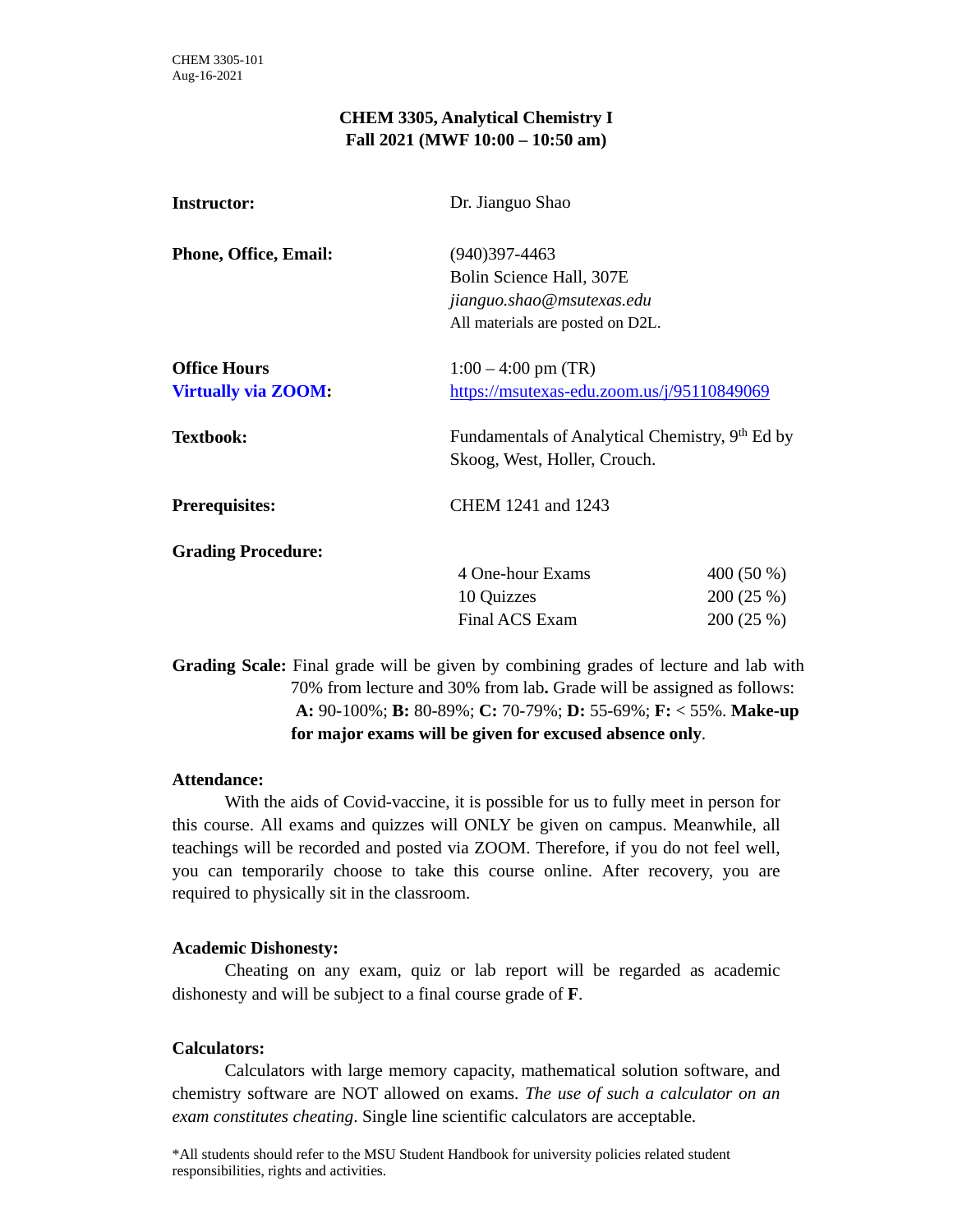| <b>Date</b>        | <b>Chapter</b>    | Homework (suggested)                                      |
|--------------------|-------------------|-----------------------------------------------------------|
| Aug. $23 - 27$     | 1,4               | Ch4-1, 2, 4, 5, 7, 9, 12, 18, 22, 24, 30, 36              |
| Aug. 30 - Sept. 03 | 5                 | 1, 3, 5, 8, 12                                            |
| Sept. 06           | Labor Day         | No Class                                                  |
| Sept. $08 - 10$    | 6                 | 1, 2, 3, 5, 7, 8, 10, 13                                  |
| Sept. 13 - 17      | 7                 | 2, 4, 5, 13, 14, 17                                       |
| <b>Sept. 20</b>    | Exam 1            | Chapters $1 - 7$                                          |
| Sept. 22 - 29      | 9                 | 1, 2, 4, 6, 8, 9, 13, 17, 20, 26, 28                      |
| Oct. 01            | 10                | 1, 7, 10(b,d)                                             |
| Oct. 04            | 11                | 4, 5                                                      |
| Oct. 06            | 12                | 1, 2, 13, 16, 21                                          |
| Oct. 08            | 13                | 2, 3, 5, 8, 10                                            |
| Oct. 11            | Exam 2            | Chapters 9 - 13                                           |
| Oct. $13 - 15$     | 14                | 2, 7, 10, 17, 21, 23, 30                                  |
| Oct. $18 - 20$     | 15                | 2, 4, 10, 16, 19, 23, 24, 25                              |
| Oct. $22 - 25$     | 17                | 1, 2, 4, 7, 14, 17, 24                                    |
| Oct. $27 - 29$     | 18, 19            | Ch <sub>18</sub> -1, 2, 3, 9, 14; Ch <sub>19</sub> -7, 11 |
| Nov. $01 - 03$     | 20                | 2, 18, 33, 40, 47                                         |
| Nov. 05            | 21                | 1, 2, 16                                                  |
| Nov. 08            | Exam 3            | Chapters $17 - 21$                                        |
| Nov. 10            | 24                | 1, 3, 4, 14, 15, 18, 19                                   |
| Nov. 12            | 26                | 5, 17                                                     |
| Nov. $15 - 17$     | 31                | 5, 6, 7, 12, 25                                           |
| Nov. $19 - 22$     | 32                | 1, 2, 3, 10, 15, 18                                       |
| Nov. $24 - 26$     | Thanksgiving      | No class                                                  |
| Nov. 29 - Dec. 01  | 33                | 1, 2, 3, 4, 5, 6, 7, 8                                    |
| Dec. 03            | Exam 4            | Chapters $24 - 33$                                        |
| Dec. 08            | <b>Final Exam</b> | $ACS Test (10:30 am - 12:30 pm)$                          |

# **Tentative Lecture Schedule** (changes may be made based on the teaching pace)

| Last day to drop with a "W" – Drops after this date will receive grades of "F" October 25, 2021 |  |
|-------------------------------------------------------------------------------------------------|--|
|                                                                                                 |  |
|                                                                                                 |  |
|                                                                                                 |  |
|                                                                                                 |  |
|                                                                                                 |  |

\*All students should refer to the MSU Student Handbook for university policies related student responsibilities, rights and activities.